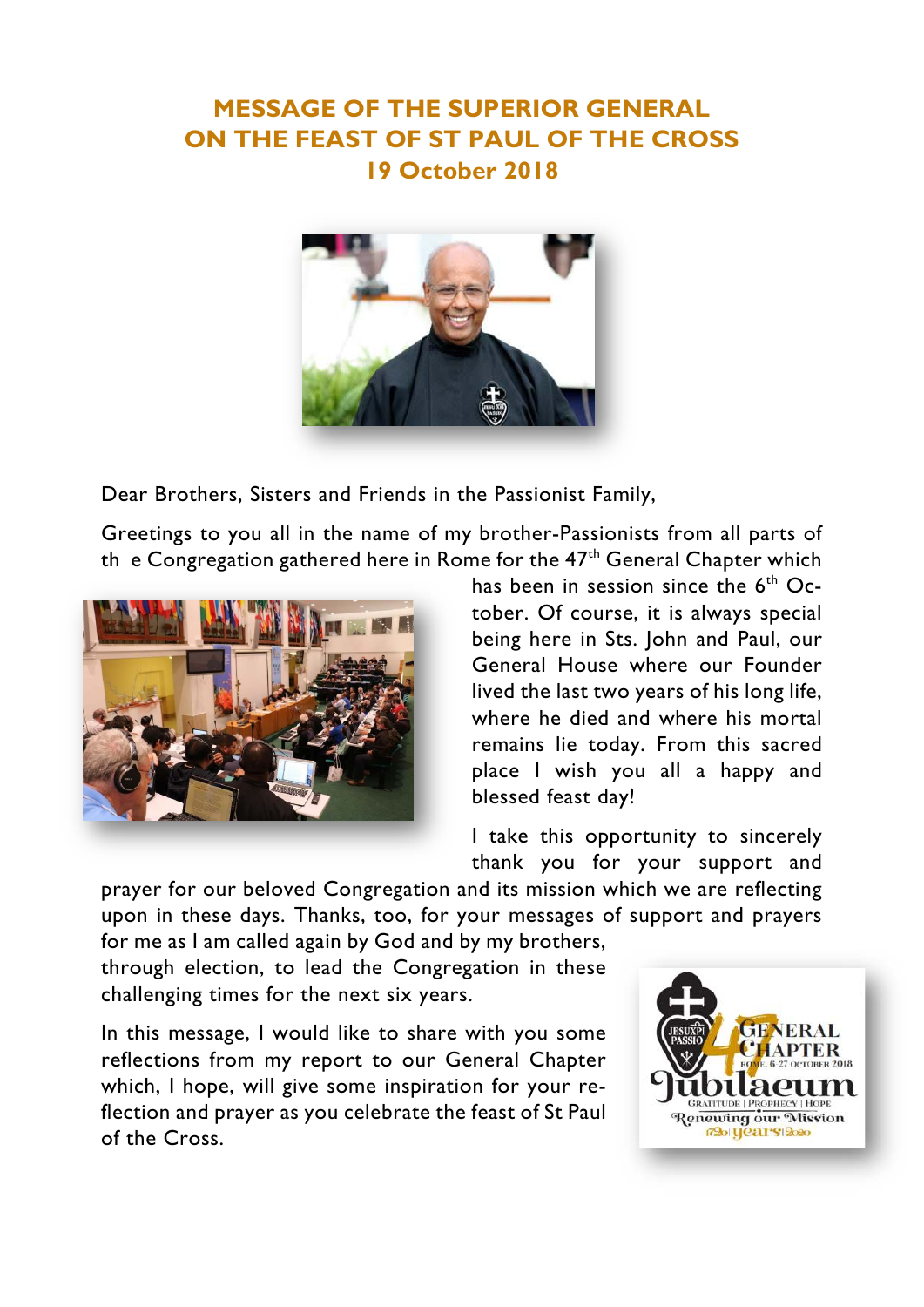The theme chosen for this 47th General Chapter is: *Renewing our Mission: Gratitude, Prophecy, Hope*. This theme is one that we want to keep before our focus, not only during this Chapter, but also in light of the third centenary of the foundation of our Congregation in 2020 which has been launched during the General Chapter.

It is time for us to **focus on the charismatic testimony of our mission** – the reason for our existence as a Congregation. As a support to this direction, we are living in a time of the Church's history, especially under Pope Francis' leadership, when a strong emphasis on **evangelisation** and **mission**  is encouraged: *proclaiming the joy of the Gospel to the poor* and *going out on mission to the peripheries and margins.* 

We must remember that as a Congregation we exist in the Church, not just for our own edification, or our glorification, or for our profit, but for a very specific and meaningful purpose. As is stated clearly in our Constitutions:

"…THE CHURCH WITH HER SUPREME AUTHORITY APPROVED OUR CON-GREGATION AND ITS RULE, AND ENTRUSTED US WITH A MISSION: **TO PREACH THE GOSPEL OF THE PASSION BY OUR LIFE AND APOSTO-LATE**." (CONST. 2)

*Our mission* is integrally connected with *our life* in community. Our **community life** and our **mission** cannot be separated; they are two sides of the one coin. Our life is our mission (by witness), and our mission is our life (by action). Together, they both shape us and give us our identity and authenticity as Passionists. *Who we are* and *what we do* are interconnected and interrelated. *"Our involvement in the apostolate flows directly from our life in community."*  (Const. 67)

When we speak about **"Renewing our Mission"**, it is primarily about **"renewing ourselves"**. Our mission flows from 'who we are', and so we must be constantly open to **self-renewal** – which is our response and openness to what God is doing in us for the coming of God's kingdom. It is the **ongoing call to conversion and repentance** in the mission of the kingdom of God. The renewal of the mission is a natural consequence of the renewal of the missionaries.



'Who we are' (our being/life) and 'what we do' (our doing/mission) are interrelated; they are two sides of the one coin and cannot be separated. Each flow from and influences the other. We are not called to be **'working for**